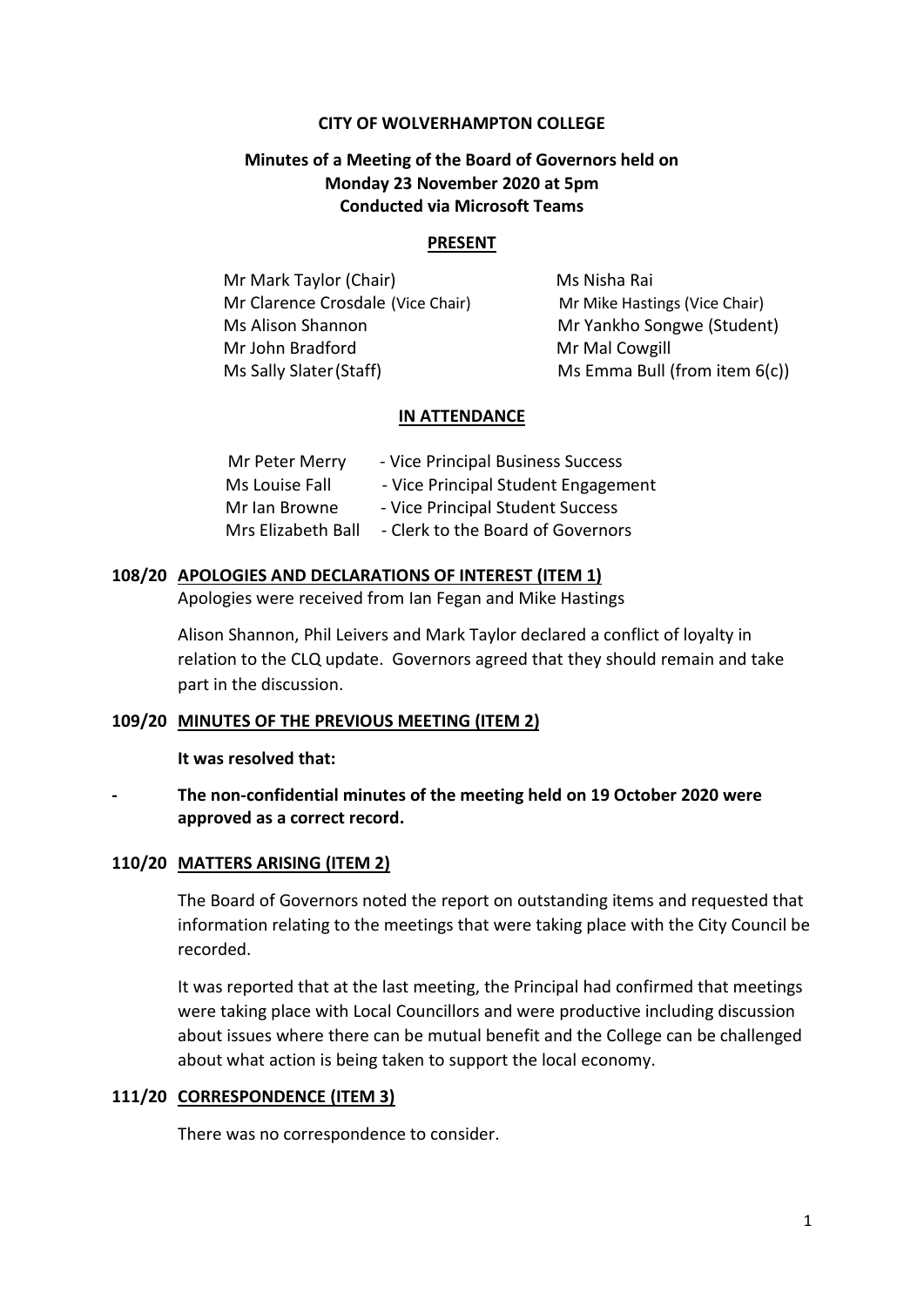## **112/20 UPDATES (ITEM 4)**

## **(a) CLQ and CoWTechC**

The Vice Principal Business Success provided a brief update in relation to the development of the City Learning Quarter and CoWTechC.

It was noted that planning permission had been granted for the development at Wellington Road but that the development at CLQ remained reliant on the confirmation of funding.

Governors were advised that feedback had now been received from the consultants following their review of the condition of the estate at Paget Road.

The outcome was a high level of disagreement with the condition survey that had been carried out on behalf of the DfE, including a significant number of high or very high category issues. It had also identified that the cost of initial work for refurbishing the site at Paget Road would cost in the region of £10m with the total refurbishment requiring the same level of funding as CLQ.

As a result, it was highlighted that it was important that the College challenges the DfE report as funding allocations are likely to be made on the basis of the condition of the current estate.

## **(b) Ofsted**

The Principal confirmed that the Ofsted report had now been published following the recent monitoring visit.

It was noted that this had not been a full inspection but had focussed on themes relating to the curriculum and its adaptation to changed circumstances, steps being taken to meet the reasonable needs of learners and safeguarding.

The report outlined the actions that had been taken by the College but it was reported that during the visit stakeholders and students had been positive about their experiences with the College and learners stated that they felt safe.

## **(c) FE Commissioner**

Governors were advised that the final report from the FE Commissioner had not yet been received but that in view of the recommendations that were being made the College has been contacted about the Board review and the recruitment of Governors.

It was noted that the recommendations about the recruitment of Governors with particular skills had been considered by the Search and Governance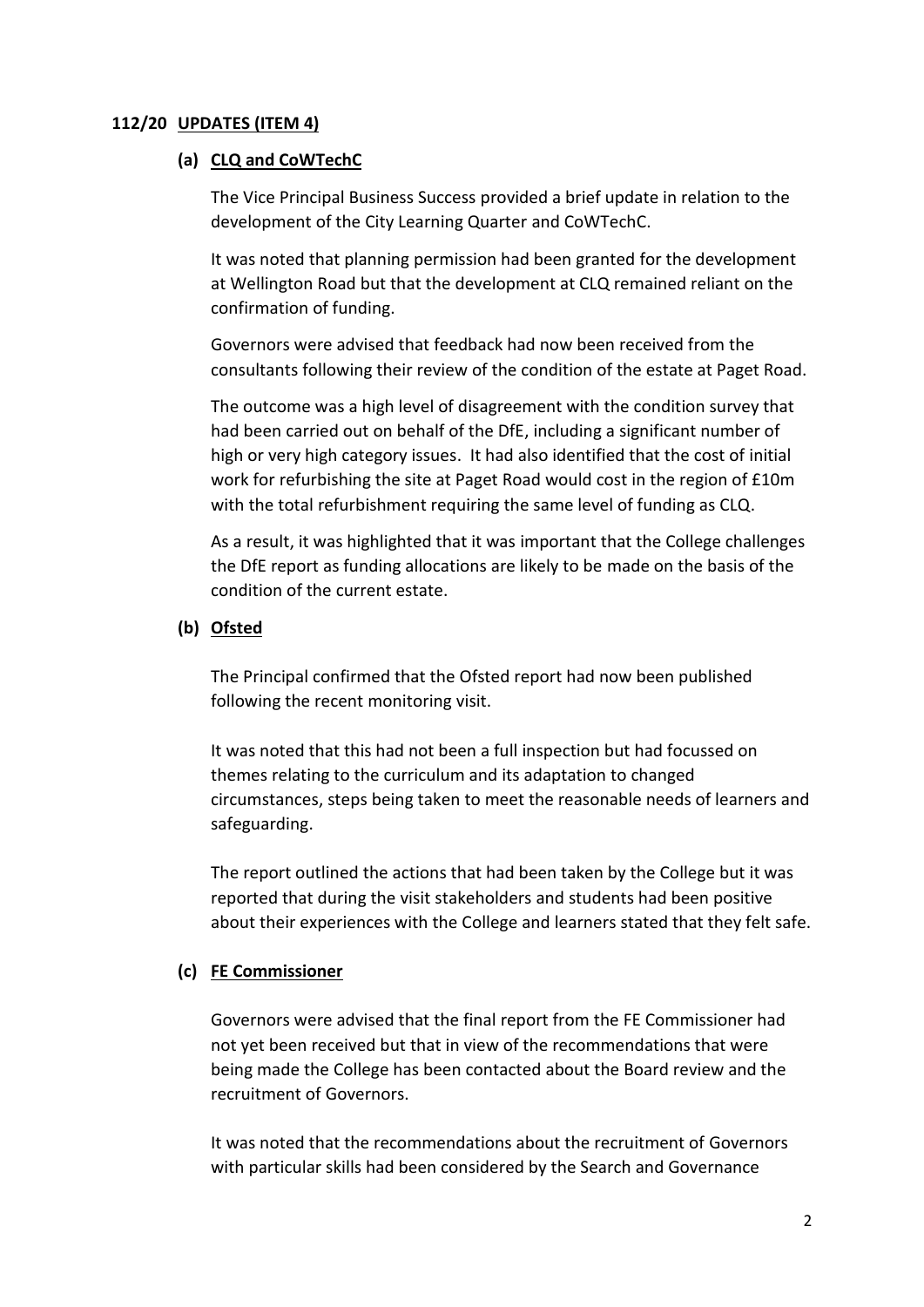Committee at their recent meeting in light of the priorities that had already been established by the Board. It was also noted that members of the Committee are meeting with potential new Governors.

The Chair confirmed that a meeting was taking place the following week to discuss the scope of the Board review.

He advised that Governors would be kept updated about the process.

## **113/20 STRATEGY (ITEM 5)**

The Principal reported that Key Performance Indicators are set for a period of three years but are reviewed and monitored on an annual basis.

Governors were advised that in view of the impact of the COVID pandemic on student outcomes last year and the potential impact in the current year, the KPI's were being reviewed.

The Principal also reported that in the current year COVID 19 has impacted on levels of student enrolment and that lockdown 2 had also resulted in a reduction in levels of attendance.

It was noted that many of the Key Performance Indicators are reported as part of the management accounts and the Principal advised that once all the KPI's had been reviewed a report would be made to Governors at their meeting in December 2020.

**It was resolved that a report on KPI's be made to the meeting of the Board of Governors at their meeting in December 2020.**

## **114/20 COLLEGE REPORT (ITEM 6)**

The Principal confirmed that the pandemic continues to impact on the College and that the second lockdown has been more difficult as campuses have remained open.

It was reported that all students are attending face-to-face lessons supported by on-line and remote learning and that the College continues to be vigilant in keeping staff and students safe.

Governors noted that COVID 19 also continues to have a financial impact on the College.

### **(a) Student Engagement**

### College Self-Assessment Report

Governors considered the College Self-Assessment report which had been provided with the papers for the meeting and noted the self-assessment process detailed in the report.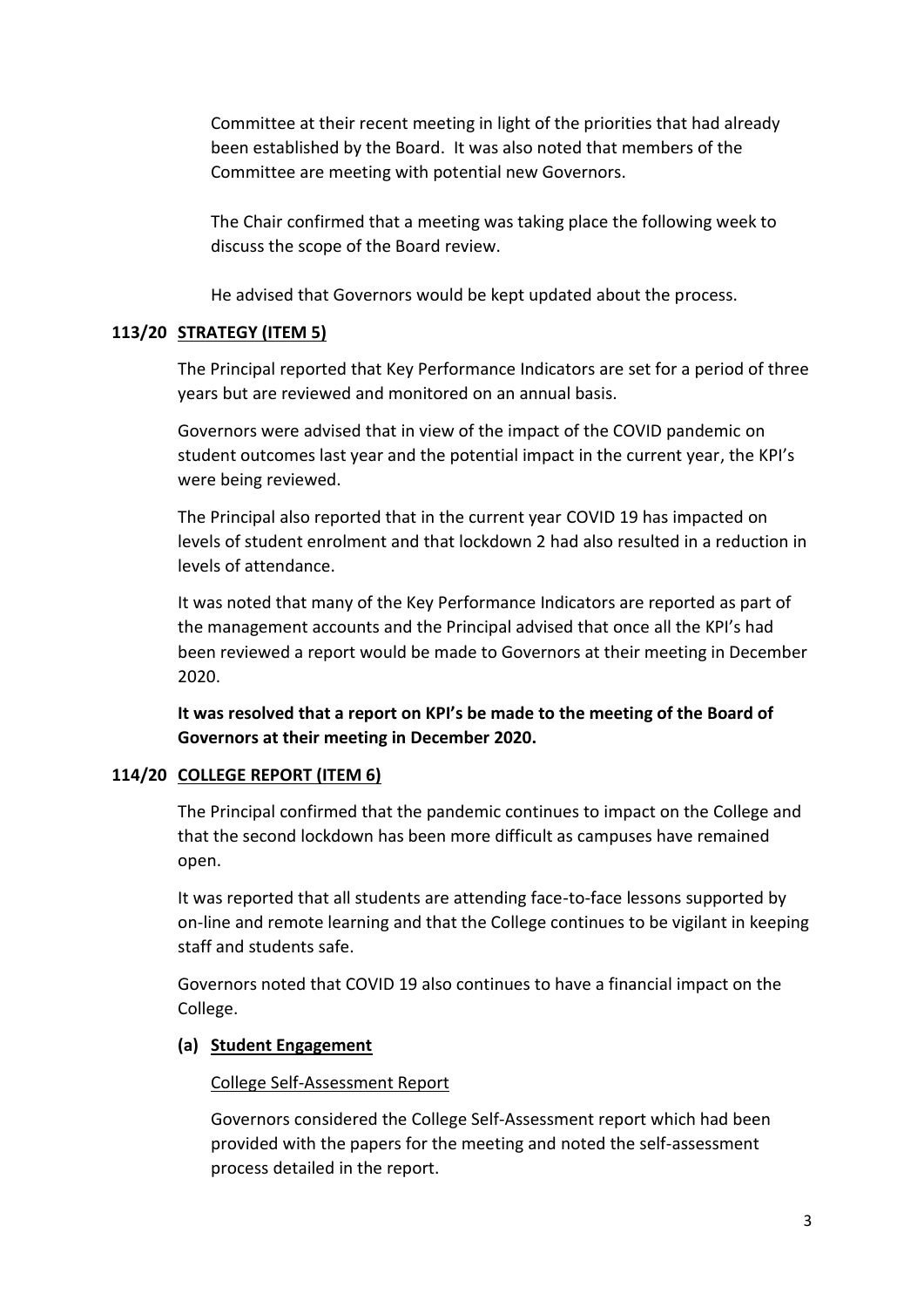The Vice Principal Student Engagement reported that the College continues to be a good provider and that the grade for all areas and types of provision was good with the exception of apprenticeships which had been graded as requires improvement.

Governors were advised that whilst it had not been possible to gather evidence after the lockdown in March 2020, the report was an honest reflection of the quality of provision and the areas for improvement.

The Vice Principal Student Engagement highlighted that whilst there have been improvements in the proportion of students who achieve their qualifications year on year, the grading for apprenticeships reflects the impact of COVID 19 on the number of apprentices who successfully complete their programme.

It was highlighted that the grading for high needs has improved this year and reflects that previous issues have now been addressed.

It was reported that the areas for improvement and other issues that have emerged during the year will be brought together in the Quality Improvement Plan.

Several Governors had been involved in the Curriculum QIP meetings and it was noted that Governors would also be invited to the Curriculum purchasing meetings in the spring.

Governors asked for confirmation that the Self-Assessment Report was aligned to the new Ofsted framework. Having been advised that it was, Governors commented that the new framework is more rigorous than the previous one and as a result shows that improvements have been made.

#### **The Board of Governors endorsed the College Self-Assessment report.**

#### College Re-opening

The Vice Chair commented that it was important to note that the College is doing a good job in managing any reported cases of COVID 19. As detailed in the report the cases that had occurred appear to have been caused by external factors.

He advised that he had met with the Director of Public Health who had reported that he was pleased with the way the College and the University of Wolverhampton were coping with the pandemic and that unlike schools, it had not been necessary to send large numbers of students home to isolate. The Vice Chair asked about the measures that had been put in place to prevent this happening.

The Vice Principal Student Engagement reported that at the present time, the cumulative number of cases at the College was 47, of which 34 were students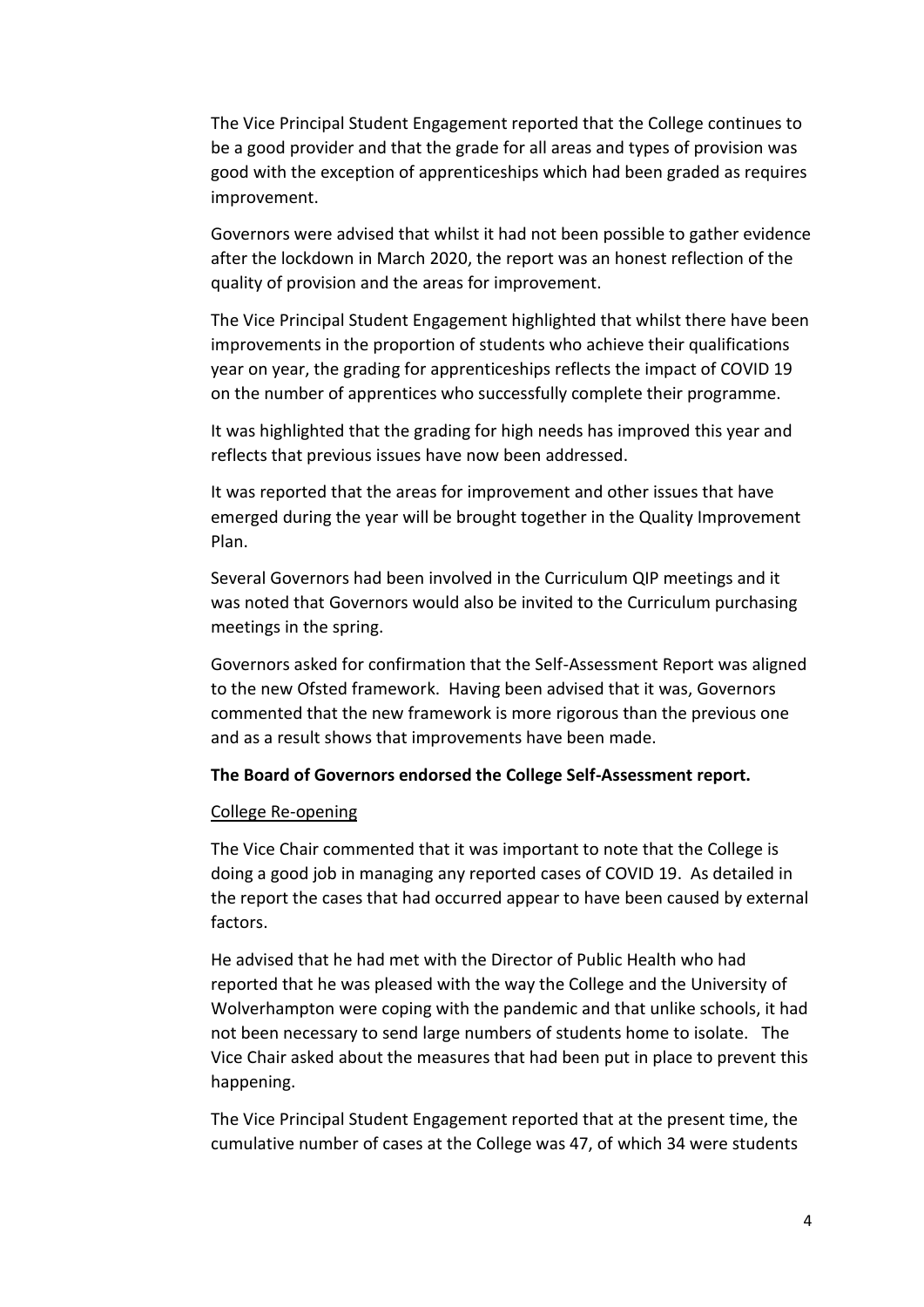or apprentices. There are currently 9 active cases and these are being monitored on a daily basis.

The Vice Principal Student Engagement confirmed that the College was working closely with the Public Health Team and that each case is considered individually and is discussed with managers and members of staff to establish any close contacts and the duration of any contact. Seating plans are in place in classrooms and when there is a positive case, only those within 2m of the individual concerned are required to self-isolate.

In most cases, staff are also unaffected provided they stay within the zone that has been identified for them in the classroom and have not had any close contact.

**The Board of Governors noted the efforts by staff and students to deliver a safe re-opening of the college.**

#### **(b) Student Success**

#### Curriculum Plan 2021/22 (including current year refresh)

 The Vice Principal Student Success reported that as a result of improvements in the curriculum planning process only one validation session had taken place for each curriculum area at the end of the year which had also been attended by Governors.

Governors noted the process of curriculum planning detailed in the report and that this includes Curriculum Purchasing meetings when Heads of Faculty and Curriculum Managers must demonstrate that the curriculum offer is set up correctly and meets the set criteria.

The Vice Principal Student Success emphasised the importance of Governors attending the purchasing meetings to further their understanding of the process, areas of strength and weakness, and to ensure there is confidence in the level of scrutiny.

Key changes to enhance the curriculum planning process were highlighted in the report, particularly in relation to supporting and improving the local economic position and the demonstration of the vision to 2030.

Governors noted the modifications, additions and developments to the 2020/21 curriculum plan and particularly new training initiatives that were being introduced specifically aimed at retraining or upskilling members of the community affected by the pandemic, and the launch of new Sector Based Work Academy Partnership programmes through WMCA.

The Chair endorsed the benefits of Governors attending at the Curriculum QIP and purchasing meetings and requested that dates of meetings be circulated as soon as possible.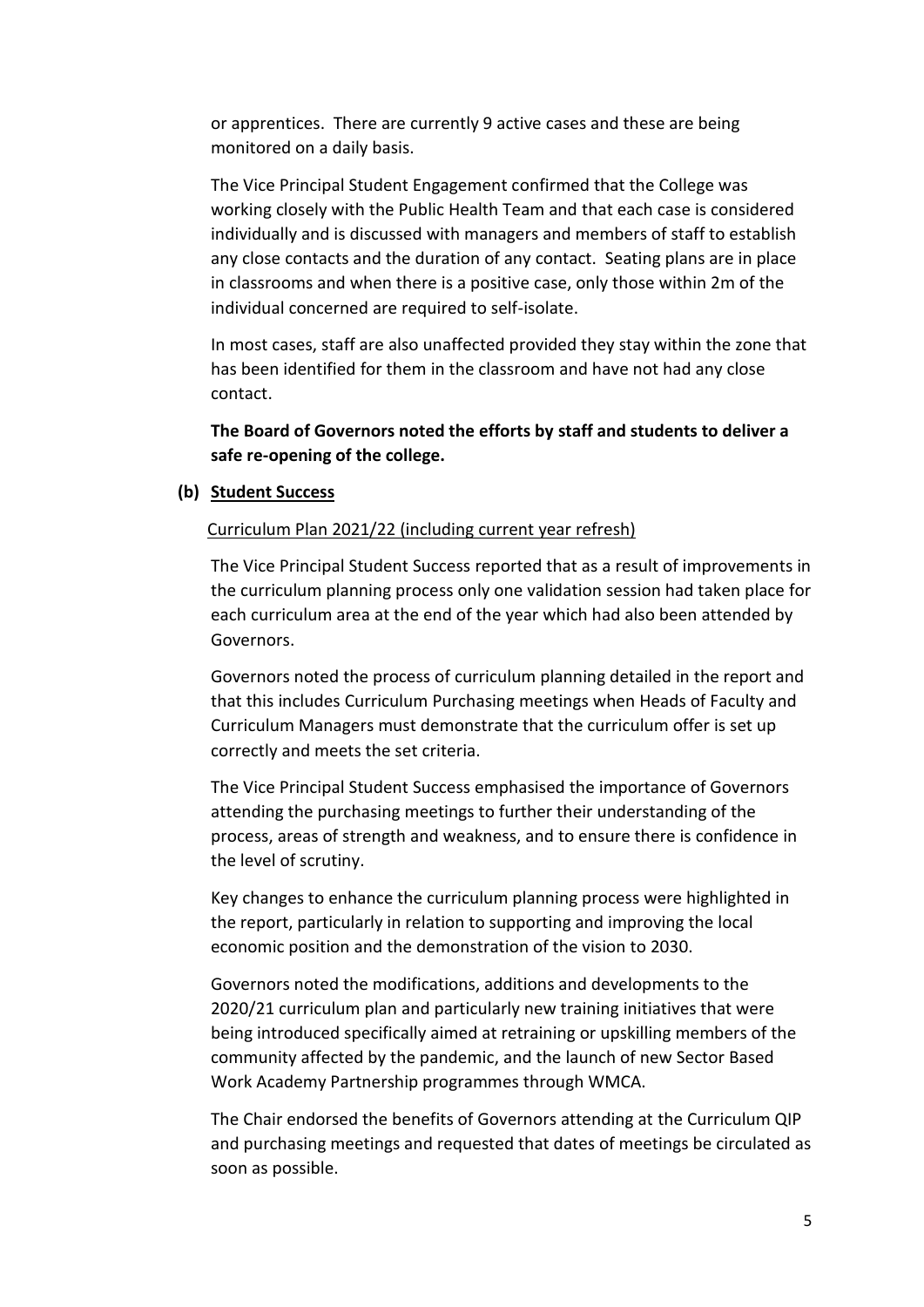## **The Board of Governors noted the Curriculum Plan 2021/22 process (including current year refresh).**

## 2019/20 Student Success Update

The Vice Principal Student Success presented the report which detailed levels of retention and achievement in 2019/20.

It was noted that the College is using data taken from the College's ProAchieve system in making comparisons to previous years as the ESFA have confirmed that achievement rate tables will not be published for 2019/20. Overall however, it was confirmed that the retention rate for Classroom Based Learning remained above the national average in 2018/19 and that overall achievement rates have improved for the fourth consecutive year, being 2.5% above the National Achievement Rate Table national average.

Whilst it was reported that overall 19+ achievement rates are below national average, this was affected by the curriculum plan and a lack of short courses, where levels of achievement are usually higher.

It was also noted that levels of retention and achievement for HE has decreased compared to 2018/19 and that this related to 9 students. There was however no national average to measure against.

Governors considered the areas of focus for 2020/21 and noted that it was difficult to accurately assess whether improvements had been made on previous years' achievement rates as a result of the different standards of assessment measures from different awarding bodies.

In some areas achievement rates have been enhanced, but in others such as functional skills additional criteria were introduced which meant that many students were considered to have failed.

It was also noted that the majority of students on foundation functional skills were adults and that the level of disengagement at 19+ during the pandemic was much higher.

This had also affected HE students where family and work commitments had taken priority over their studies.

### 2019/20 Apprenticeship Achievement rates

The Vice Principal Student Success reported that COVID 19 has had a significant effect on apprenticeship achievement rates. As it was difficult to determine whether the achievement rates were acceptable under the circumstances it was reported that efforts would be made to identify national comparators.

Governors asked whether there were any sectors that had been impacted more than others.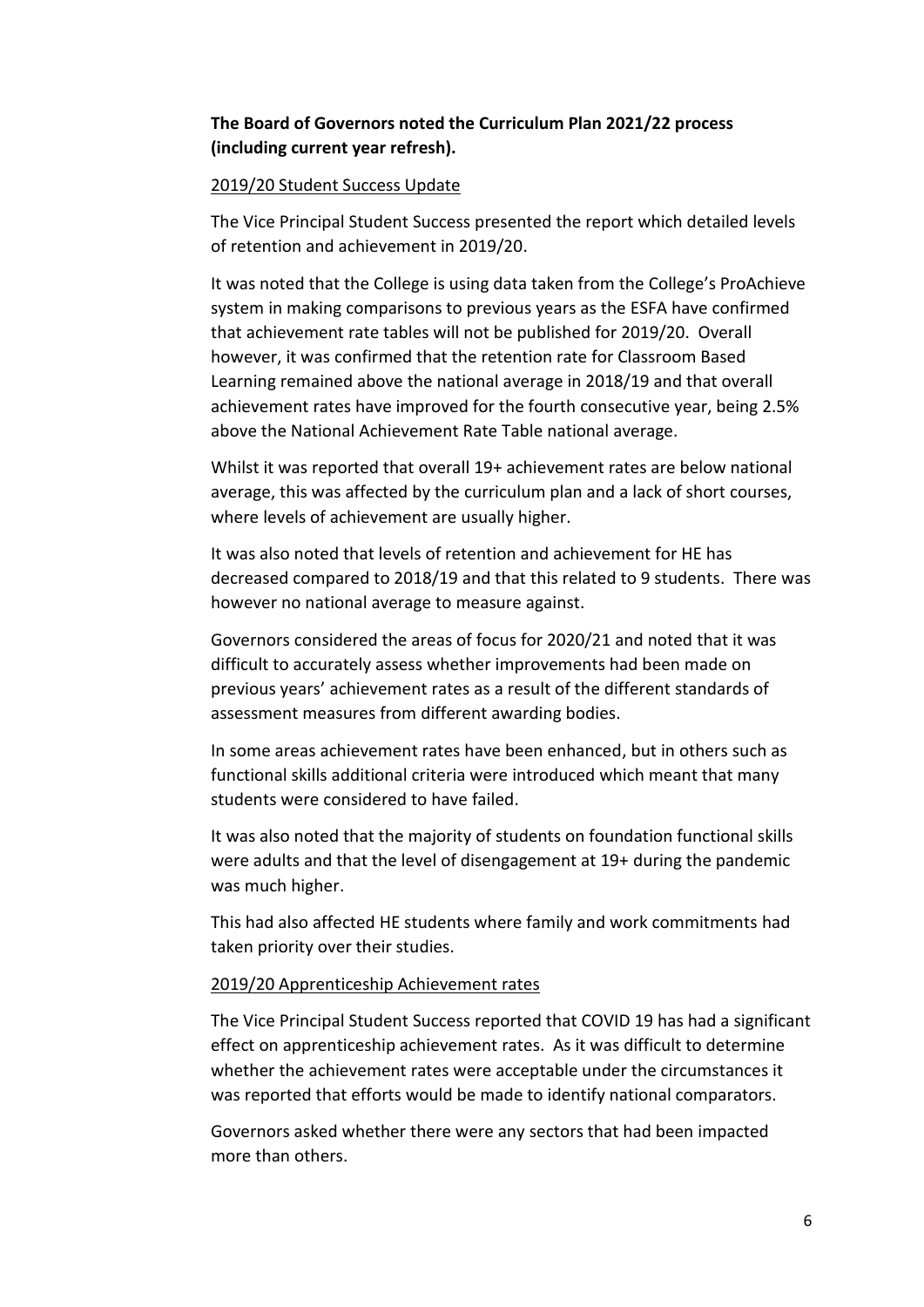They were advised that the most affected were hospitality, catering, public sector and hairdressing and in response to their question, it was reported that it was not surprising that these areas had been badly affected.

#### 2019/20 GCSE English and Maths Achievement Rates

It was reported that overall achievement rates for both GCSE English and maths are above the national average for 2018/19 and have improved significantly from the previous year. There has also been a significant increase in the number of students receiving a grade 4-9.

Whilst the results were influenced by the algorithm that was adopted it is believed that the results reflect the improved performance of the students.

#### 2019/20 A Level Achievement Rates

The Vice Principal Student Success reported that A level pass rates improved in 2019/20 by 5%, with high grades improving by 19.7%.

It was noted that whilst the outcome was based upon Centre Assessed Grades and an algorithm, the College's focus last year was to increase the aspirations of A level students and increase the number achieving high grades supported by the introduction of a High Grades Academy. As a result, the College had been able to confidently predict an increased number of high grades.

Governors commented that whilst there was a hope that vaccines will mean that exams will not be affected in the same way in summer 2021, they asked whether the College was taking action to get assurances from mock exams and scrutiny of students work.

The Vice Principal Student Success reported that all areas were undertaking formative assessment as early as possible in the academic year and where possible undertaking practical work so that if there is another lockdown students can concentrate on the elements of theory.

The Vice Principal Student Success indicated that for English and maths some students have been identified that have not reached level 3. This was probably as a result of over grading which may cause difficulties when considering progress scores.

The Vice Principal Student Success also stated that in some areas, there is a need for 'catchup' where students have missed practical work but have moved onto another programme. As a result, there is a concern about some achievement rates in the current year.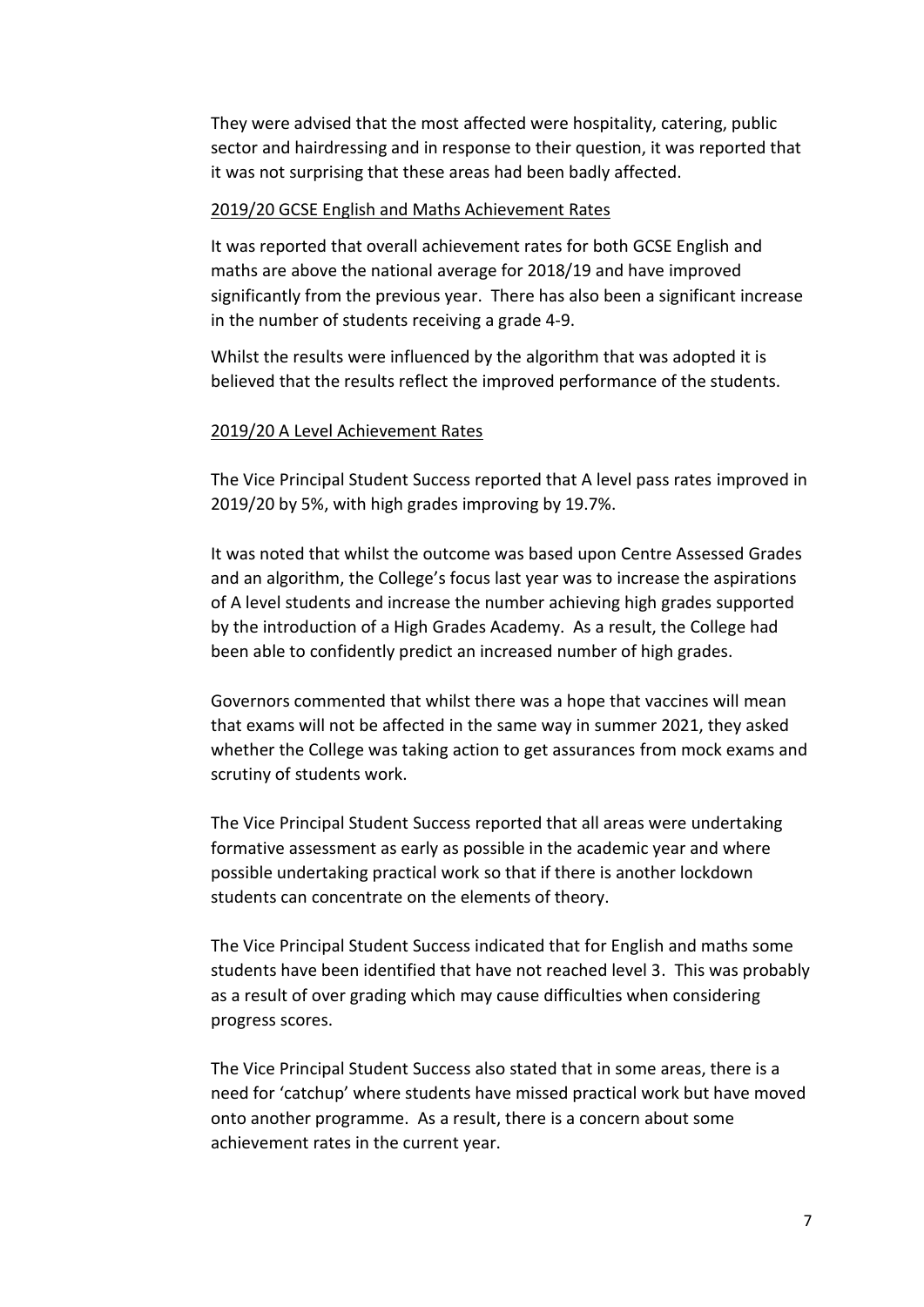The Vice Principal Student Engagement highlighted however that the College has introduced hubs for student 'catch up' and that funding is being used to support small group teaching. It was hoped that as a result, students will be able to make up any lost ground.

## **The Board of Governors noted the 2019/20 Student Success Update.**

## **(c) Business Success**

## Management Accounts – Confidential Minute

## Updates to the College's Bank Mandate

The Vice Principal Business Success reported that the College's bank mandate requires updating to reflect recent changes to the College's Structure.

## **It was resolved that:**

**- Emma Payne, and Karen O'Reilly be removed from the signatory list. - That Julie Mowbray, Head of Finance be added to the signatory list.**

## Draft Financial Outturn 2019/20

The Vice Principal Business Success reported that it was normal for the draft financial statements to be issued in advance of the meeting of the Audit Committee in December in preparation for sign-off at the meeting of the Board of Governors at their December meeting.

However, as a result of the issues associated with the pandemic, the date for filing the financial statements with the ESFA has been put back to 31 January 2021 and although the accounts are close to being finalised, the External Auditors have suggested that approval of the financial statements be deferred until January 2021.

Governors were advised that the External Auditors are particularly concerned in view of recent high profile cases relating to going concern, and the need for further discussions with the ESFA.

As a result, it was proposed that the meeting of the Audit Committee which was due to take place on 2 December 2020 be deferred until mid-January 2021 and that a special meeting of the Board of Governors be held at the end of January 2021 unless the meeting which was due to take place on 1 February 2021 can be brought forward.

The Chair of the Audit Committee confirmed that the Vice Principal Business Success had discussed the position with her and it was noted that many Colleges were in a similar position.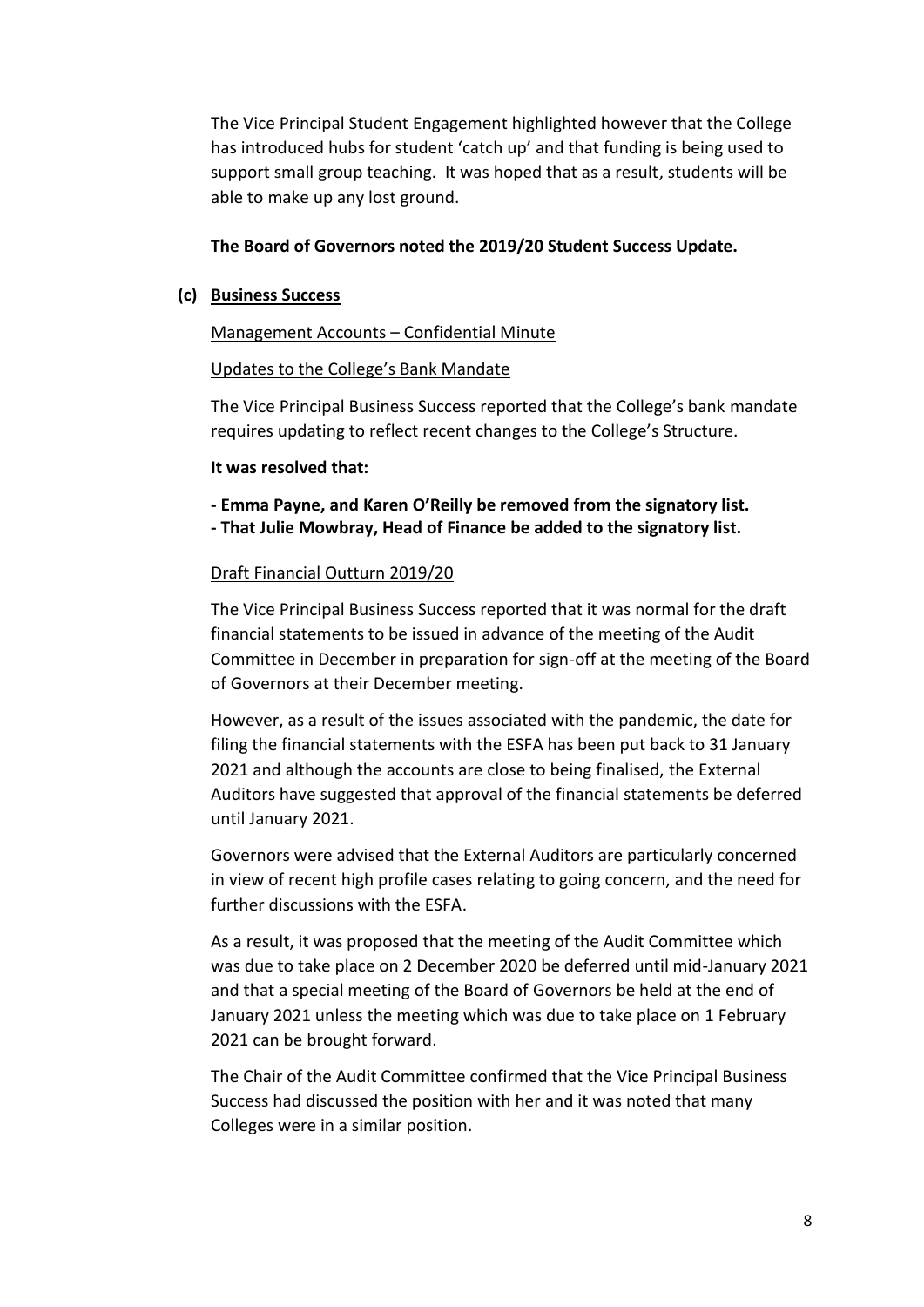**It was agreed that a meeting of the Audit Committee be arranged in January 2021 and that a special meeting of the Board of Governors be arranged at the end of January 2021 or the meeting which was due to take place on 1 February 2021 be brought forward.**

It was also agreed that the Chair of the Board of Governors and the Chair of the Audit Committee would meet with the External Auditors to discuss the position.

#### *Action: Vice Principal Business Success*

The Vice Principal Business Success advised Governors that following a review of the activities at Telford some income had been deferred in the 2019/20 accounts which had resulted in an increased deficit for the year.

#### *Emma Bull joined the meeting.*

In addition, it was noted that as previously reported the deficit is significantly affected by the pension changes arising from the FRS 102 (28) valuation.

Governors asked whether the effect of the pension charges were much higher than at other Colleges. They were advised that whilst all Colleges will be affected, at the City of Wolverhampton College in addition to changes in the discount, there are a high number of older staff and more pensioners than active members which does significantly affect payments.

Governors were assured however that this is an accounting issue and that the current year pension contributions are lower because of the guarantee that has been provided by the City Council.

#### Sub-Contracting update

The Vice Principal Business Success reported that whilst sub-contracting forms only a small part of the College's provision, it is considered to be high risk.

Governors noted the partners that the College had sub-contracting arrangements with together with the planned income, actual income and payments for 2019/20.

They also noted the summary of each partner by funding stream, number of enrolments, retention, levels of achievement, those partners with learners due to achieve in 2020/21 as a result of COVID 19 related issues and where achievement rates for apprenticeships had also been affected by the pandemic.

The Vice Principal Business Success highlighted the due diligence processes which were carried out in relation to each sub-contractor and it was reported that, in accordance with ESFA guidance, an independent report on the systems and controls in place to manage sub-contracted delivery had been carried out by the Internal Auditors (TIAA).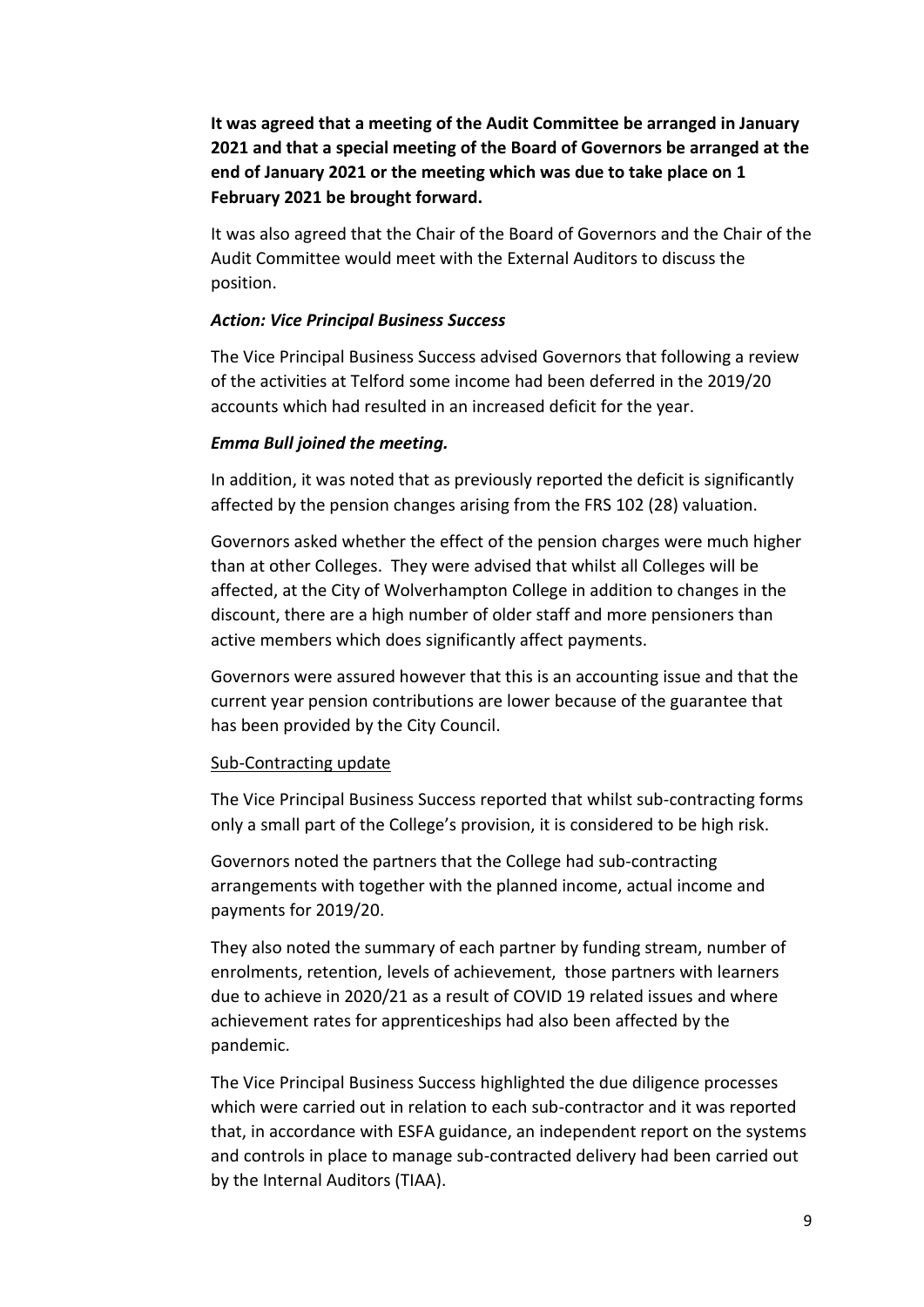This confirmed that there is 'substantial assurance' for monitoring and oversight of sub-contracted delivery.

Governors noted the report on the ESFA and WMCA sub-contracting plans and update 2020/21 and that, in accordance with the advice to Colleges following the Government's consultation in 2020, that the College has updated its subcontractor policy and rationale, which was appended to the report for approval by the Board of Governors.

# **It was resolved that the updated Sub-contractor policy and rationale be approved.**

## Capital Plan update

The Vice Principal Business Success updated Governors on the capital programme which had been submitted in relation to the funding received from the FE College Condition Fund. He confirmed that the DfE had outlined their consent for the College to proceed with the work and had made no reference to the zero match funding.

Governors noted the works that had been completed including the land remediation work at Wellington Road and that temperature screening devices have been installed at both Wellington Road and Paget Road. Updates to the wireless networking system are also being completed at both Wellington Road and Paget Road and that the work required to decant Metro One campus was currently being tendered.

The Vice Principal Business Success reported that the funding must be spent by March 2021 and that spend is being monitored to ensure that the budget is not exceeded. He confirmed that procurement efficiencies had already generated savings across the projects that have been completed or commenced.

## **(d) People Engagement**

Governors noted the information in the report relating to employee sickness absence from August – October 2020 and the number of staff that had joined or left the institution during the same period.

### College Age Profile: Succession Planning

The Principal highlighted the report on the age profile of College staff and the number of College staff that are aged 50+.

Whilst the data was presented for information at this stage, the Principal suggested that a further report should be presented for consideration at a meeting of the Board of Governors in the new year.

It was suggested that a task and finish group could be established to consider and recommend any action that needed to be taken in relation to staff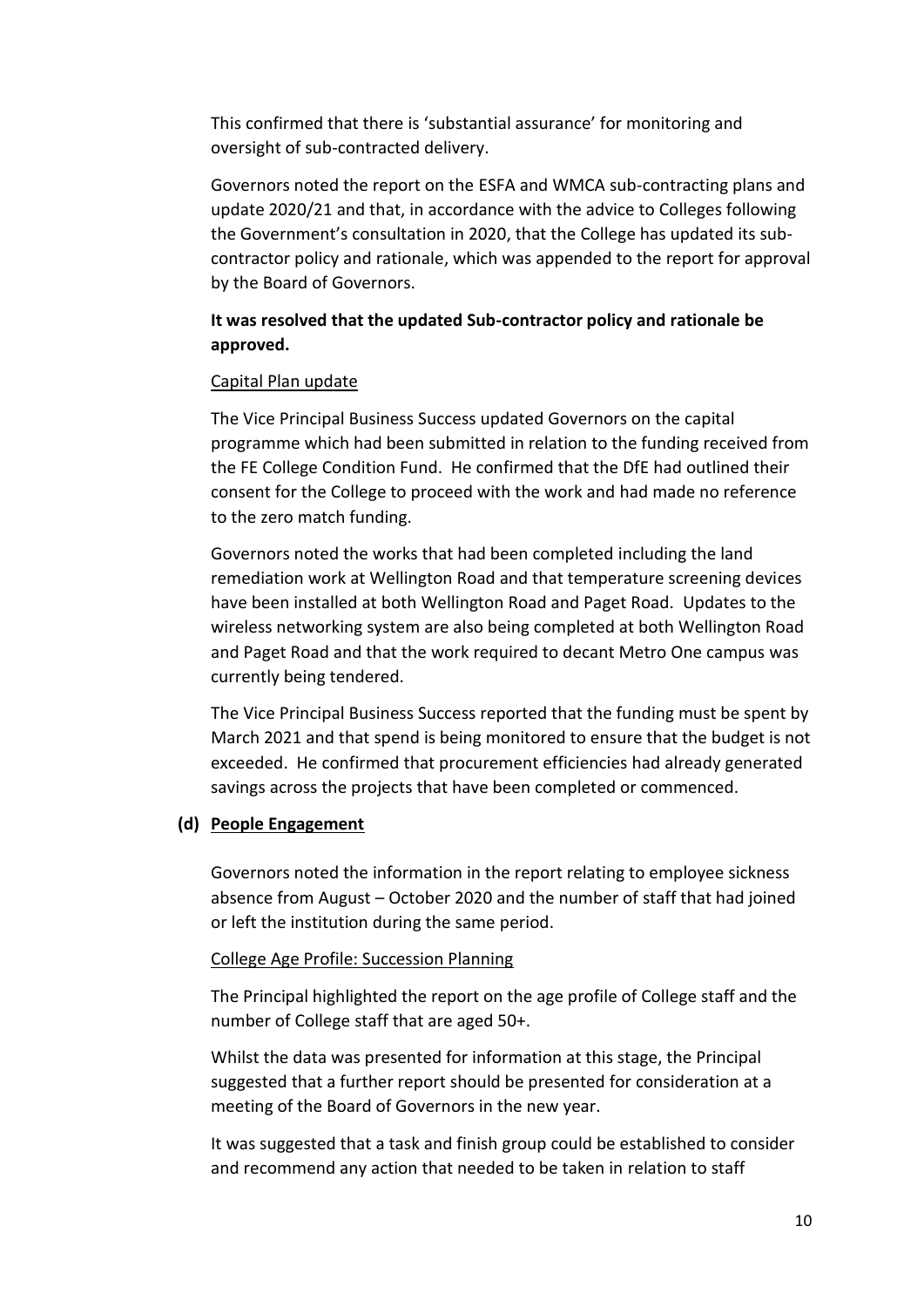succession planning and Sally Slater and Clarence Crosdale indicated that they would be interested in forming part of that Group.

Governors asked whether the profile for the College was different to others in the area and the Principal advised that he was making further enquiries about the position at other Colleges.

The importance of ensuring that the College was able to replace staff as they retire or leave the College was emphasised and Governors were also reminded about the middle management restructuring that had recently taken place.

### **The Board of Governors noted the People Engagement update and statistics.**

#### **115/20 REPORT FROM THE AUDIT COMMITTEE**

The Chair of the Audit Committee reported that the Committee had met on 14 October 2020. The minutes of the meeting were received.

#### Internal Audit reports

It was noted that the Committee had considered five internal audit reports. The report outlined the level of assurance provided the Internal Auditors together with the recommendations which had been made.

The Chair of the Committee reported that for each of the Internal Audit reports, relevant managers had attended the meeting and had the opportunity to provide further information or clarification and that the Committee had welcomed this input.

#### Internal Audit Plan 2020/21

The Chair of the Audit Committee reported that whilst the Internal Audit Strategy is reviewed on an annual basis, the Board of Governors was requested to approve the Audit Strategy and Annual Internal Audit Plan for 2020/21.

**It was resolved that the Audit Strategy and Annual Internal Audit Plan for 2020/21 be approved.**

#### **116/20 REPORT FROM THE SEARCH AND GOVERNANCE COMMITTEE**

It was reported that the Search and Governance Committee had met on 12 November 2020. The minutes of the meeting were received.

#### Governor Annual Reviews

It was reported that the Committee was recommending that meetings take place with individual Governors on an annual basis and that these be undertaken by the Chair and Vice Chairs of the Board and the Chair of the Remuneration Committee.

It was noted that this was proposed as an interim approach and was not intended to be an appraisal but an opportunity for Governors to provide feedback and to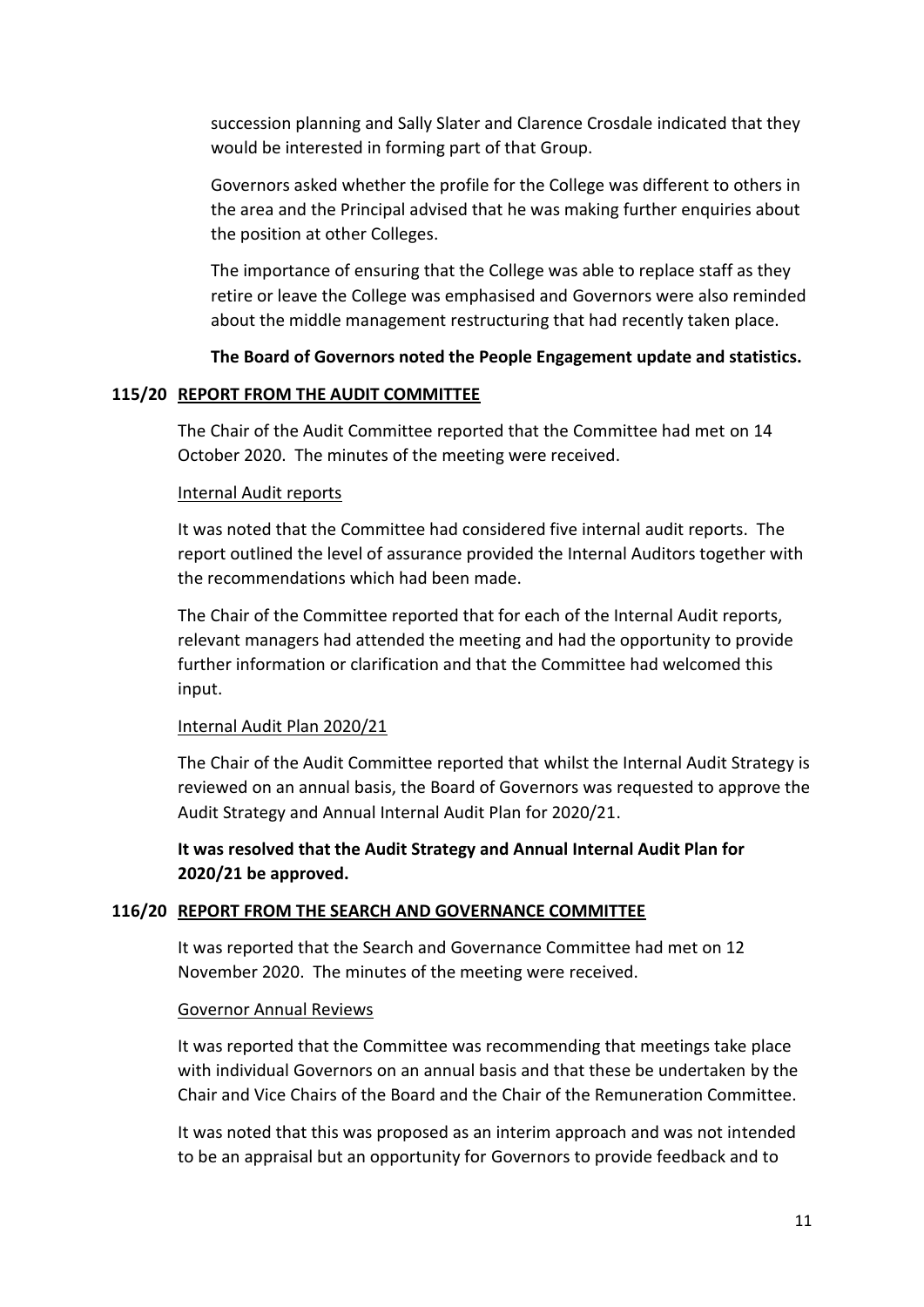discuss any concerns, provide feedback and to discuss any training and development needs.

The Chair suggested that Governors should take the opportunity to reflect and comment on the proposal, however, new Governors indicated that they would welcome the opportunity provided they understood what the expectations were.

# **It was agreed that the Clerk would give consideration to the format of the review meetings and any comments that were made by Governors about the proposed process.**

## Chair's Appraisal

It was noted that a review of the Chair's performance and any support needs could form part of the discussions with individual Governors.

## EMT Involvement

It was agreed that feedback about the Board's performance from members of EMT could form part of the mentoring discussions between Governor links.

## Board Composition and Performance

It was reported that the Committee had given consideration to the term of office of the associate member of the Campus Transformation Oversight Group, the skills and expertise audit, Governor links and the appointment of a potential new Governor.

## *Associate Governor:*

Governors noted that whilst the appointment of the Associate Governor was for the period that the task and finish group was in place, it was agreed that an end date for the term of office should be determined which would enable the appointment to be reviewed in a similar way to that of other Governors.

**It was resolved that the Term of Office of Mr John Gough as an associate member of the Campus Transformation Oversight Group should end on 31 July 2023 when he would be eligible for re-appointment.**

## *Governor links:*

It was reported that the Committee was recommending that Governor links should be updated to include new Governors and be revisited to identify opportunities for links and opportunities for mentoring members of EMT in addition to the links with faculties.

**It was resolved that the Governor links be updated to include new Governors and revisited to identify opportunities for mentoring in addition to the links with faculties.**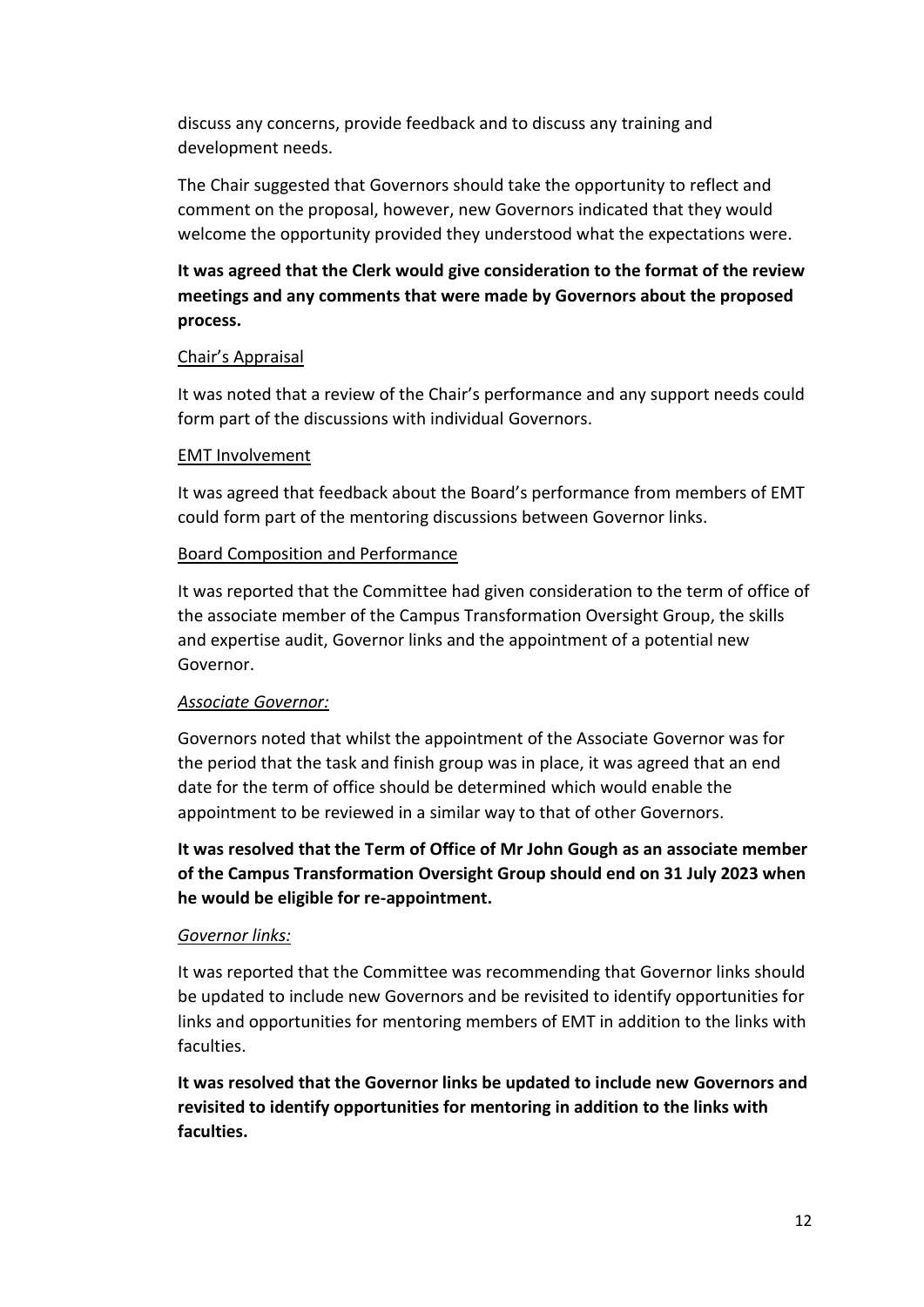## *Recruitment update:*

It was reported that members of the Search and Governance Committee had recently met with a potential new Governor.

Governors noted the skills and experience of the individual which included legal and community involvement and the priorities that had been identified by the Board to improve the diversity/age range/gender balance of Governors.

The recommendation from the Search and Governance Committee was that Dionne Barrett be appointed as a Governor for a period of four years to 31 July 2024.

# **It was resolved that Dionne Barrett be appointed as a member of the Board of Governors for a period of four years to 31 July 2024.**

## Committee Annual Report and Self-Evaluation

The Board of Governors considered the annual report and self-evaluation document which would form part of the Board of Governors self-assessment report for 2019/20.

## **It was resolved that the Search and Governance Annual Report be endorsed.**

## Review of Articles of Government

The Board of Governors noted the proposal to amend Article 12 (1) of the Articles of Government to remove the requirement for national advertising when there is a vacancy or expected vacancy in a senior post. The change to the Articles would be that the vacancy may be advertised nationally.

Governors considered that this would provide them with additional flexibility when making an appointment. It was agreed that information about the proposed change should be provided for consultation on the College website.

**It was resolved that the Board of Governors support the amendment to Clause 12 (1) of the Articles of Government so that where there is a vacancy or expected vacancy in a senior post, the 'Corporation may advertise the vacancy nationally'.**

## **117/20 ANY OTHER BUSINESS**

### **Appointment of Corporate Representative**

**It was resolved that Mark Taylor be appointed as the Corporate Representative for City of Wolverhampton College Enterprises Ltd.**

### **Amendment of Minutes**

The Clerk reported that the minutes of the meeting held on 22 June 2020 had omitted the appointment of Emma Bull as a member of the Search and Governance Committee.